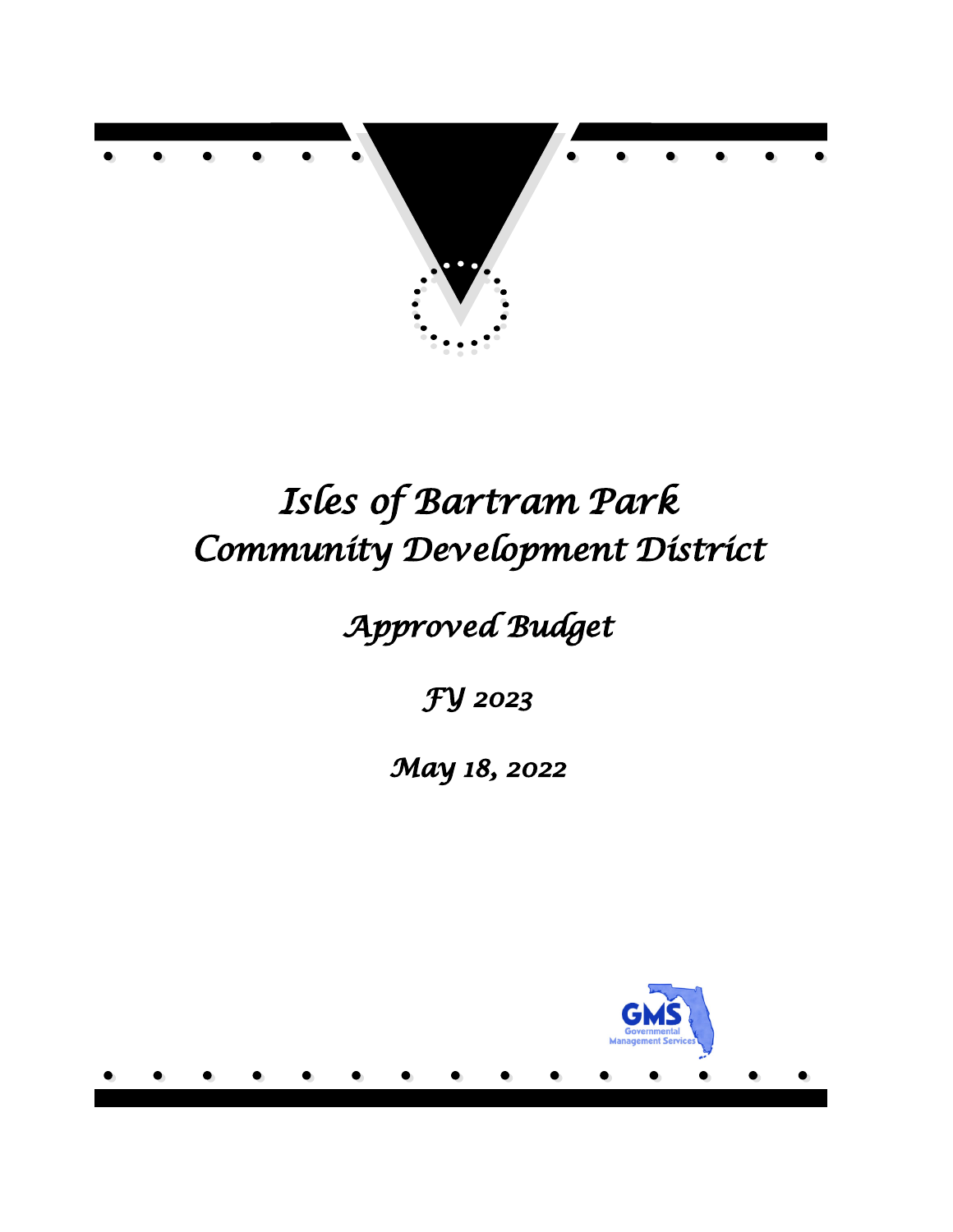# *Isles of Bartram Park Community Development District*

GENERAL FUND BUDGET

### **GENERAL FUND BUDGET**

| <b>Summary Revenues and Expenditures</b>   | Page 1    |
|--------------------------------------------|-----------|
| Narrative - Administrative and Maintenance | Page 2-5  |
| Series 2015 Special Assessments Bonds      | Page 6-8  |
| Series 2017 Special Assessments Bonds      | Page 9-11 |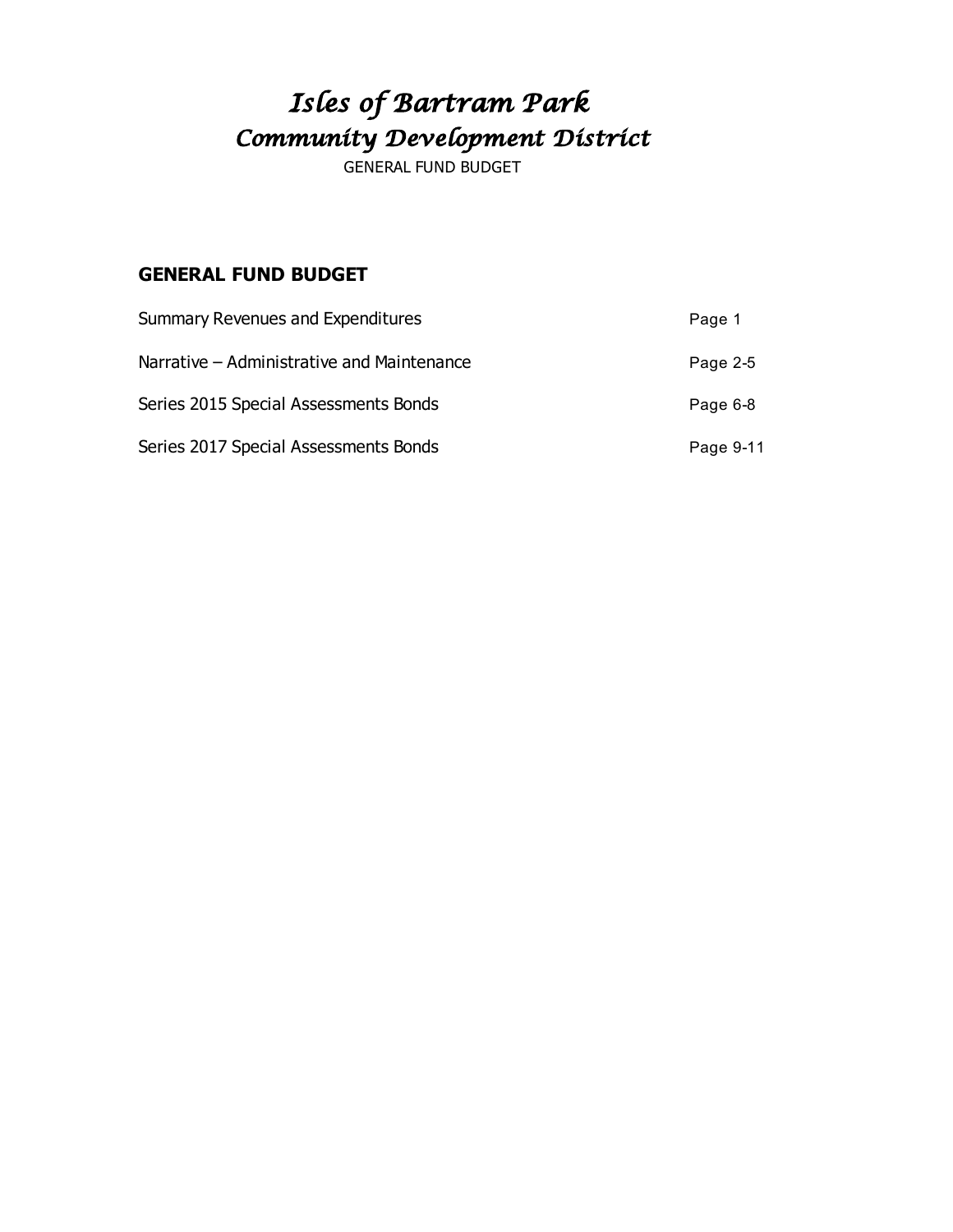# *Isles of Bartram Park*

#### *Community Development District General Fund*

|                                           | Adopted<br><b>Budget</b> | Acutal<br>УTД | Projected<br>$\mathcal{N}$ ext | Total<br>Projected | Approved<br><b>Budget</b> |
|-------------------------------------------|--------------------------|---------------|--------------------------------|--------------------|---------------------------|
| Descríptíon                               | FY 2022                  | 6/30/22       | 6 Months                       | 9/30/22            | FY 2023                   |
| <u>Revenue</u> s                          |                          |               |                                |                    |                           |
| Assessments                               | \$237,023                | \$233,478     | \$3,539                        | \$237,017          | \$287,023                 |
| Developer Contributions                   | \$0                      | \$14,510      | \$0                            | \$14,510           | \$0                       |
| Carryforward Surplus                      | \$0                      | \$0           | \$0                            | \$0                | \$1,746                   |
| <b>Total Revenues</b>                     | \$237,023                | \$247,988     | \$3,539                        | \$251,527          | \$288,769                 |
| <b>Expenditures</b>                       |                          |               |                                |                    |                           |
| Administrative                            |                          |               |                                |                    |                           |
|                                           |                          |               |                                |                    |                           |
| Supervisors Fees                          | \$4,000                  | \$1,800       | \$2,000                        | \$3,800            | \$4,000                   |
| <b>FICA</b>                               | \$306                    | \$138         | \$153                          | \$291              | \$306                     |
| <b>Engineering</b>                        | \$6,000                  | \$844         | \$1,000                        | \$1,844            | \$6,000                   |
| Dissemination                             | \$7,000                  | \$3,500       | \$3,500                        | \$7,000            | \$7,000                   |
| Arbitrage                                 | \$1,200                  | \$600         | \$600                          | \$1,200            | \$1,200                   |
| Assessment Roll                           | \$5,000                  | \$5,000       | \$0                            | \$5,000            | \$5,000                   |
| Attorney                                  | \$10,000                 | \$2,882       | \$4,119                        | \$7,000            | \$10,000                  |
| Annual Audit                              | \$4,200                  | \$3,800       | \$0                            | \$3,800            | \$3,900                   |
| Trustee Fees                              | \$8,000                  | \$7,333       | \$667                          | \$8,000            | \$8,000                   |
| Management Fees                           | \$46,800                 | \$23,400      | \$23,400                       | \$46,800           | \$49,140                  |
| Information Technology                    | \$1,200                  | \$600         | \$600                          | \$1,200            | \$1,400                   |
| Website Maintenance                       | \$800                    | \$400         | \$400                          | \$800              | \$950                     |
| Telephone                                 | \$150                    | \$8           | \$57                           | \$65               | \$150                     |
| Postage                                   | \$300                    | \$171         | \$129                          | \$300              | \$300                     |
| Insurance                                 | \$9,292                  | \$8,957       | \$0                            | \$8,957            | \$10,748                  |
| Printing & Binding                        | \$1,300                  | \$287         | \$527                          | \$814              | \$1,300                   |
| Legal Advertising                         | \$2,000                  | \$134         | \$300                          | \$434              | \$2,000                   |
| Other Current Charges                     | \$500                    | \$100         | \$400                          | \$500              | \$500                     |
| Office Supplies                           | \$200                    | \$23          | \$77                           | \$100              | \$200                     |
| Dues, Licenses & Subscriptions            | \$175                    | \$175         | \$0                            | \$175              | \$175                     |
| Total Administrative                      | \$108,423                | \$60,151      | \$37,928                       | \$98,079           | \$112,269                 |
| Field                                     |                          |               |                                |                    |                           |
| Landscape Maintenace                      | \$57,800                 | \$20,739      | \$35,378                       | \$56,117           | \$57,800                  |
| Lake Maintenance                          | \$25,800                 | \$10,020      | \$14,820                       | \$24,840           | \$25,800                  |
| Waterfall/Entry Pond Maintenance          | \$6,600                  | \$4,082       | \$4,213                        | \$8,295            | \$8,500                   |
| Lake Fountains Maintenance (Lake Doctors) | \$11,400                 | \$6,138       | \$5,139                        | \$11,277           | \$11,400                  |
| Management                                | \$6,000                  | \$3,000       | \$3,000                        | \$6,000            | \$6,000                   |
| Utilities                                 | \$20,000                 | \$3,761       | \$9,000                        | \$12,761           | \$16,000                  |
| General Maintenance                       | \$1,000                  | \$0           | \$1,000                        | \$1,000            | \$1,000                   |
| Capital Reserve                           | \$0                      | \$0           | \$0                            | \$0                | \$50,000                  |
| Total Field                               | \$128,600                | \$47,739      | \$72,551                       | \$120,290          | \$176,500                 |
| Total Expenditures                        | \$237,023                | \$107,890     | \$110,479                      | \$218,369          | \$288,769                 |
| Excess Revenues/(Expenditures)            | \$0                      | \$140,098     | (\$106,940)                    | \$33,158           | \$0                       |

|                                      |       | FY 2022  | FY 2023  |                | FY 2022    | FY 2023    |
|--------------------------------------|-------|----------|----------|----------------|------------|------------|
|                                      |       | Gross    | Gross    | Gross Per Unit | Gross      | Gross      |
| <b>IDESCRIPTION</b>                  | Units | Per Unit | Per Unit | Increase       | Assesment  | Assesment  |
| Gross Assement - Tax Collector       | 635   | \$397    | \$481    | \$84           | \$252,152  | \$305,344  |
| Less: Discounts & Collections $(6%)$ |       |          |          |                | (S15, 129) | (\$18,321) |
| Net Assesment - Tax Collector        |       |          |          | \$84           | \$237,023  | \$287,023  |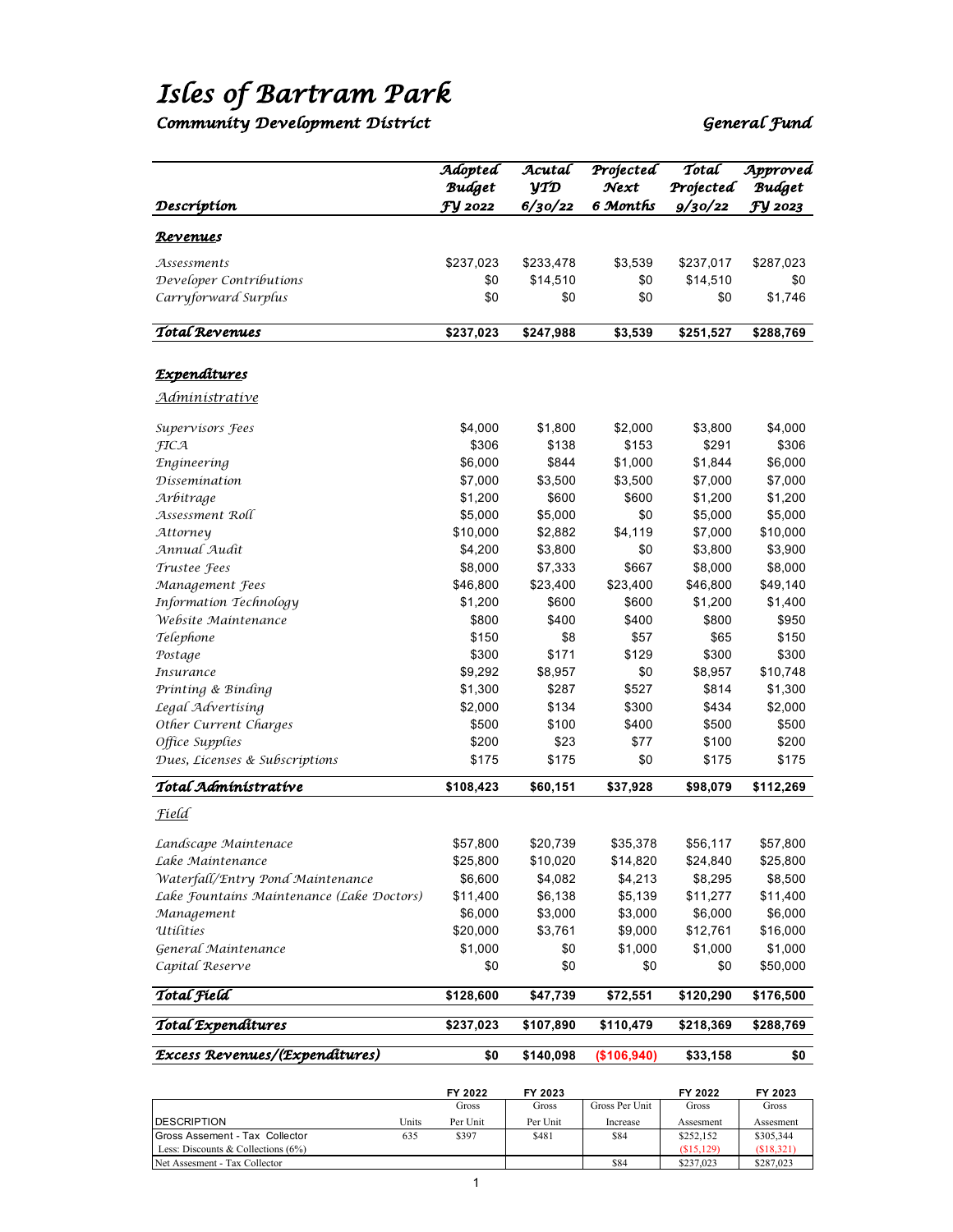### *Isles of Bartram Park Community Development District*  GENERAL FUND BUDGET

FISCAL YEAR 2023

#### **REVENUES:**

#### **Assessments**

The District will levy a non-ad-valorem maintenance assessment on all taxable property within the District to fund all of the General Operating Expenditures for the fiscal year.

#### **EXPENDITURES:**

#### **Administrative:**

#### Supervisors Fees

The Florida Statutes allows each Board member to receive \$200 per meeting not to exceed \$4,800 in one year. The amount for the fiscal year is based upon five supervisors attending 12 monthly meetings.

#### FICA Expense

Represents the Employer's share of Social Security and Medicare taxes withheld from the Board of Supervisors checks.

#### Engineering

The District will contract with England, Thims and Miller as District engineer who provides general engineering services to the District, e.g. attendance and preparation for monthly board meetings, review invoices, etc.

#### Dissemination Fees

The Annual Disclosure Report prepared by GMS, LLC required by the Security and Exchange Commission in order to comply with Rule  $15(c)(2)-12(b)(5)$ , which relates to additional reporting requirements for un-rated bond issues.

| Contract   |    | Monthly    |   | Annual |
|------------|----|------------|---|--------|
| <b>AMS</b> | ۰D | <b>ER?</b> | Œ |        |

#### **Arbitrage**

The District is required to annually have an arbitrage rebate calculation on the District's Series 2015 & 2017 Special Assessment Revenue Bonds.

#### Assessment Roll

The District's assessment roll administration, GMS, LLC, will provide services to prepare assessment rolls to district property owners.

#### **Attorney**

The District has contracted with Kutak Rock LLP as legal counsel who provides general legal services to the District, e.g. attendance and preparation for monthly meetings, preparation and review of agreements, resolutions, etc. 2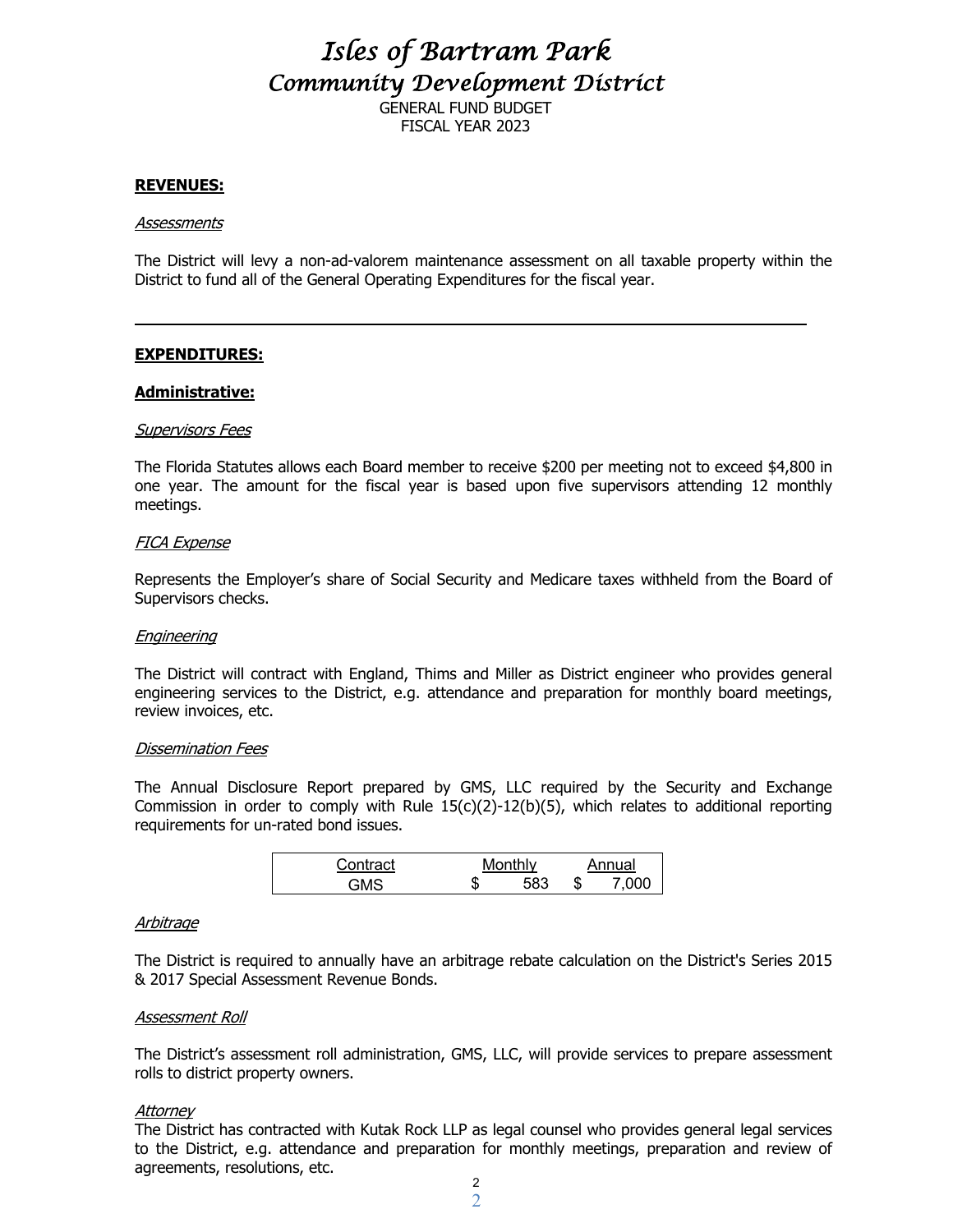# *Isles of Bartram Park Community Development District*

GENERAL FUND BUDGET FISCAL YEAR 2023

#### Annual Audit

The District is required annually to conduct an audit of its financial records by an Independent Certified Public Accounting Firm. The District has contracted with Grau and Associates to prepare the annual audit.

#### Trustee Fees

The District issued Series 2015 & Series 2017 Special Assessment Bonds, which are held with a Trustee at The Bank of New York Mellon. The amount of the trustee fees is based on the agreement between BNY and the District.

#### Management Fees

The District receives Management, Accounting and Administrative services as part of a Management Agreement with Governmental Management Services, LLC.

#### Information Technology

Represents costs related to the District's information systems, which include but are not limited to video conferencing services, cloud storage services and servers, security, accounting software, etc.

#### Website Maintenance

Represents the costs associated with monitoring and maintaining the District's website created in accordance with Chapter 189, Florida Statutes. These services include site performance assessments, security and firewall maintenance, updates, document uploads, hosting and domain renewals, website backups, etc.

#### Telephone

Telephone and fax machine.

#### Postage

Mailing of agenda packages, overnight deliveries, correspondence, etc.

#### **Insurance**

Represents the estimated cost for public officials, general liability, and property insurance for the District.

#### Printing & Binding

Printing and Binding agenda packages for board meetings, printing of computerized checks, stationary, envelopes etc.

#### Legal Advertising

The District is required to advertise various notices for monthly Board meetings, public hearings, etc in a newspaper of general circulation.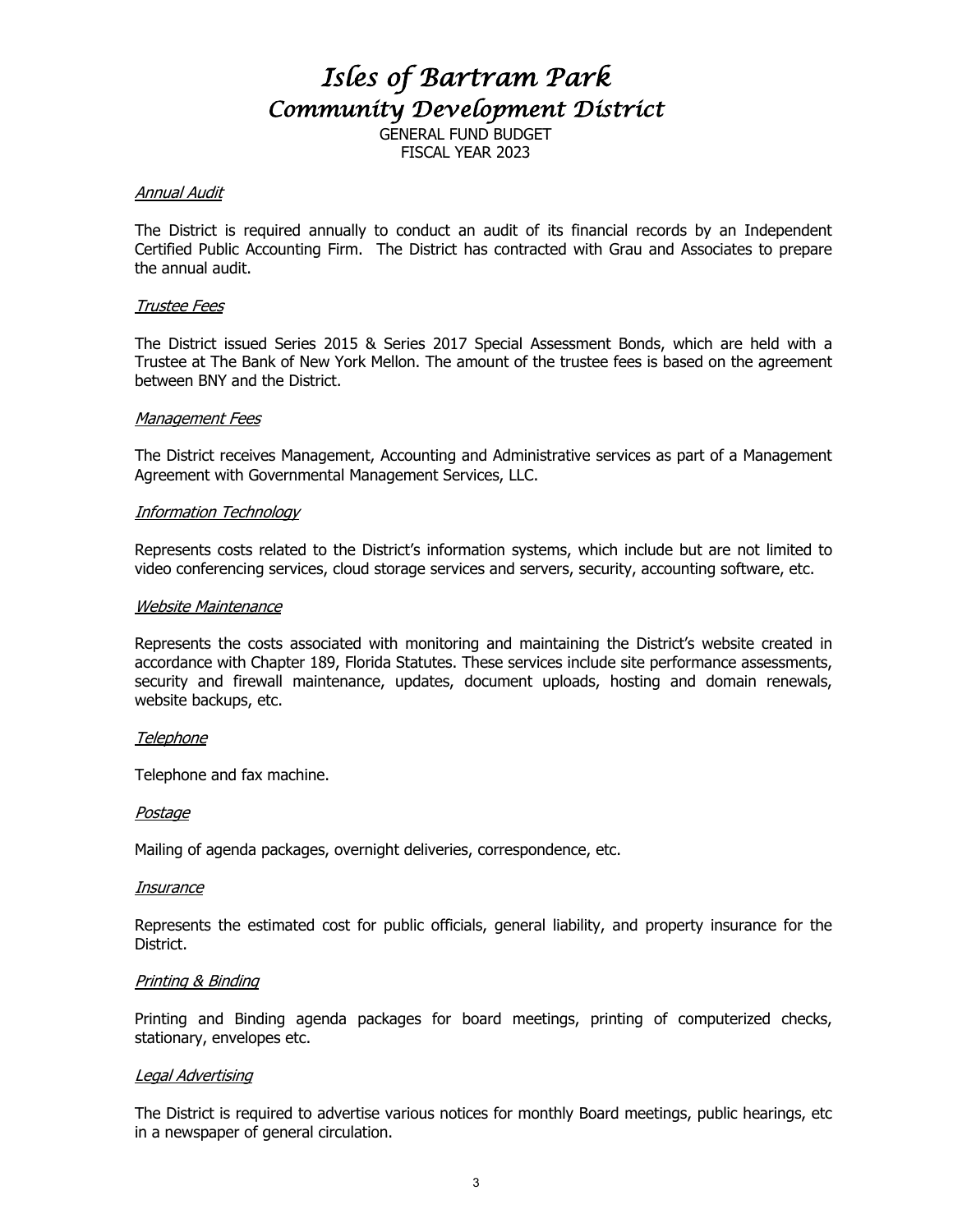*Isles of Bartram Park Community Development District* 

> GENERAL FUND BUDGET FISCAL YEAR 2023

#### Other Current Charges

Bank charges, amortization schedule charges, and any other miscellaneous expenses incurred during the year.

#### Office Supplies

Miscellaneous office supplies.

#### Dues, Licenses & Subscriptions

The District is required to pay an annual fee to the Florida Department of Economic Opportunity for \$175. This is the only expense under this category for the District.

#### **Field:**

#### Landscape Maintenance

The District has contracted with a Yellowstone Landscape to provide landscaping and irrigation maintenance services to all the common areas within the District. Other services includes annual and plant rotation and mulch installation.

| Contract              | Monthly |       |   | Annual |
|-----------------------|---------|-------|---|--------|
| Yellowstone Landscape |         | 2,750 |   | 32,996 |
| <b>Other Services</b> | \$      | 1.714 | S | 20,565 |
| Contingency           | \$      | 353   |   | 4.239  |
|                       | \$      | 4 817 |   | 57.800 |

#### Lake Maintenance

The District has contracted with vendor The Lake Doctors to provide monthly water management services to all the lakes throughout the District and carp restocking.

| <b>Description</b>         |    | Monthly | Annual |        |  |
|----------------------------|----|---------|--------|--------|--|
| Lake Maintenance           | S  | 1,670   |        | 20,040 |  |
| <b>Triploid Grass Carp</b> | \$ |         |        | 4,800  |  |
| Contingency                | S  | 80      | S      | 960    |  |
| Total                      |    | 1.750   |        | 25,800 |  |

### Waterfall/Pond Entry Maintenance

The District has contracted with Innovative Fountain Services to provide maintenance services to waterfalls and pond at community entrance.

| Contract                            | Monthly  |     | Annual |       |  |
|-------------------------------------|----------|-----|--------|-------|--|
| <b>Innovative Fountain Services</b> | 252<br>S |     |        | 3,027 |  |
| <b>Crystal Clean</b>                |          | 450 |        | 5,400 |  |
| Contingency                         |          |     |        |       |  |
|                                     |          | 708 |        | ~500  |  |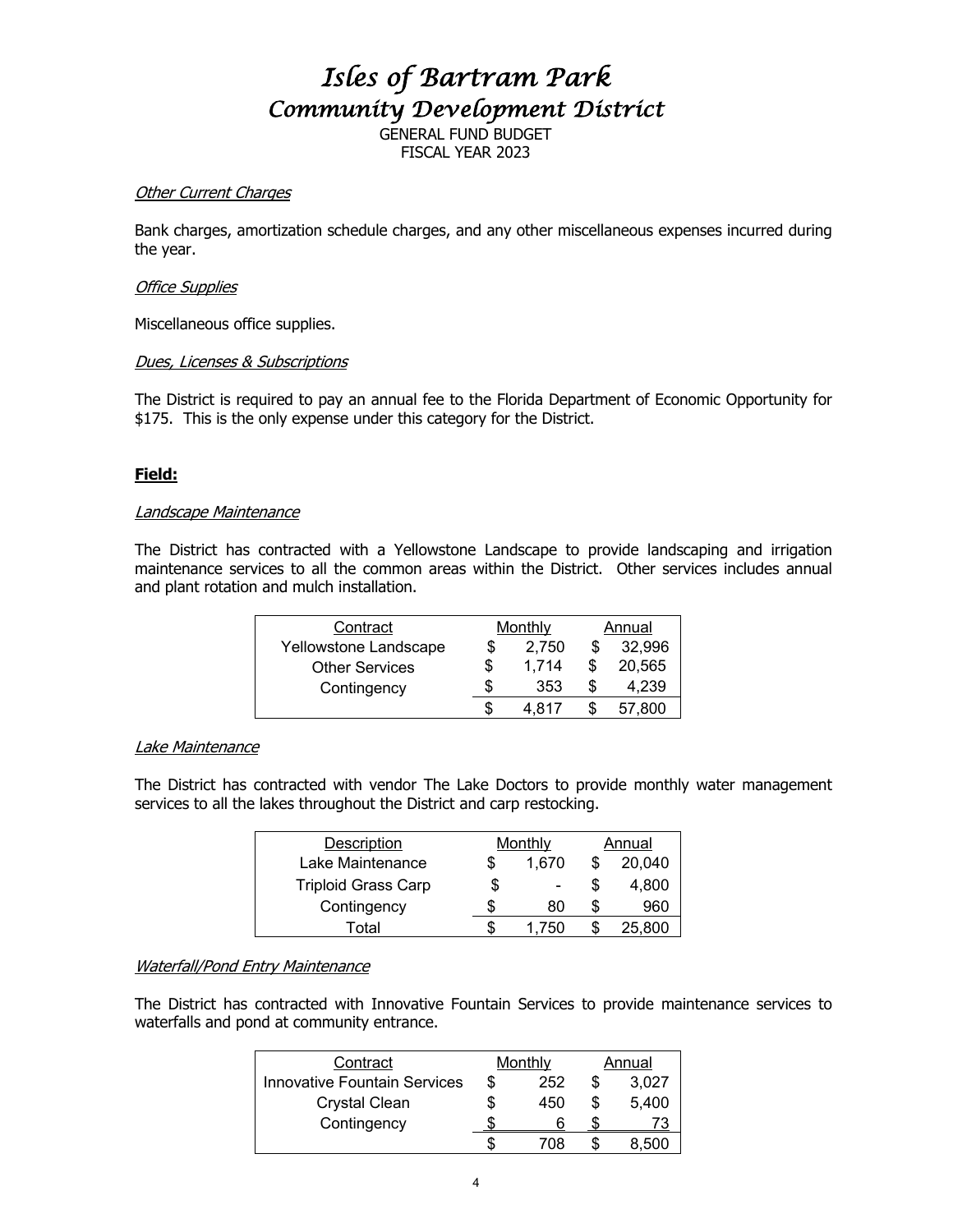# *Isles of Bartram Park Community Development District*

GENERAL FUND BUDGET FISCAL YEAR 2023

#### Lake Fountains Maintenance

The District has contracted with The Lake Doctors to provide maintenance of fountains in lakes.

| Contract          | Quarterly |  | Annual |
|-------------------|-----------|--|--------|
| The Lake Doctor's | 350       |  | 1.400  |
| Contingency       | 2.500     |  | 10,000 |
|                   | 2.850     |  | 11.400 |

#### Management Company

The District has contracted with Vesta Property Services, Inc. to provide supervision and on-site management services for the District.

| Contract |        | Monthly |    | Annual |
|----------|--------|---------|----|--------|
| ′esta    | π<br>æ | 50C     | ۰D |        |

#### **Utilities**

Estimated cost for electric, irrigation and water provided by utility company. Also includes cost share for reimbursement of JEA irrigation to Celestina Master HOA.

#### General Maintenance

Estimated cost for general maintenance services of the district.

#### Capital Reserve Fund

The District will establish a reserve to fund the renewal and replacement of District's capital related facilities.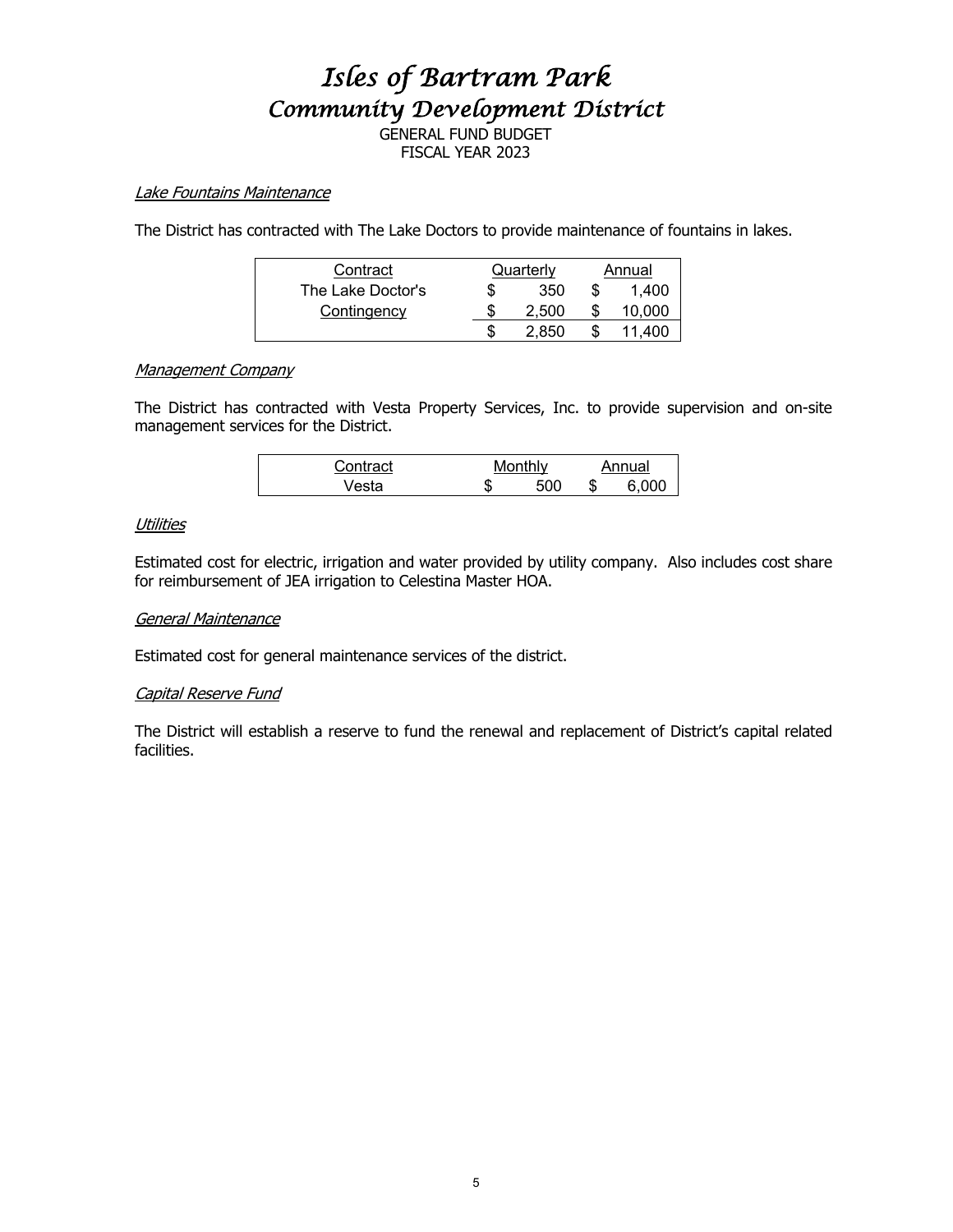# *Isles of Bartram Park Debt Service Fund*

### *Community Development District Series 2015*

|                        | Adopted<br><b>Budget</b> | Actual<br>Thru | Projected<br>$\mathcal{N}$ ext | Total<br>Projected | Approved<br><b>Budget</b> |
|------------------------|--------------------------|----------------|--------------------------------|--------------------|---------------------------|
| Descríptíon            | <b>FY 2022</b>           | 6/30/22        | 6 Months                       | 9/30/22            | FY 2023                   |
| Revenues               |                          |                |                                |                    |                           |
| <i>Assessments</i>     | \$432,170                | \$423,118      | \$6,614                        | \$429,732          | \$429,732                 |
| Interest Income        | \$50                     | \$28           | \$132                          | \$160              | \$50                      |
| Carry Forward Surplus* | \$371,502                | \$376,459      | \$0                            | \$376,459          | \$287,691                 |
| <b>Total Revenues</b>  | \$803,722                | \$799,605      | \$6,746                        | \$806,351          | \$717,473                 |
| Expenditures           |                          |                |                                |                    |                           |
| <u>Seríes 2015</u>     |                          |                |                                |                    |                           |
| $Interest - 11/01$     | \$150,841                | \$150,841      | \$0                            | \$150,841          | \$145,659                 |
| $Principal - 11/01$    | \$115,000                | \$115,000      | \$0                            | \$115,000          | \$120,000                 |
| Prepayment - 11/01     | \$32,000                 | \$20,000       | \$0                            | \$20,000           | \$0                       |
| Interest - $05/01$     | \$148,325                | \$0            | \$147,819                      | \$147,819          | \$143,034                 |
| Prepayment - 05/01     | \$0                      | \$0            | \$85,000                       | \$85,000           | \$0                       |
| Total Expenditures     | \$446,166                | \$285,841      | \$232,819                      | \$518,659          | \$408,694                 |
| <b>Excess Revenues</b> | \$357,556                | \$513,764      | (\$226,073)                    | \$287,691          | \$308.780                 |

*\*Reflects excess revenue at fiscal year end less reserve fund amount 11/1/23 Interest* \$143,034

*11/1/23 Principal* \$130,000

### **\$273,034**

|                                       |       | Gross    | Gross     |
|---------------------------------------|-------|----------|-----------|
| Residential Type                      | Units | Per Unit | Assesment |
| 68'                                   | 126   | \$1,205  | \$151,816 |
| 73'                                   | 106   | \$1,388  | \$147,163 |
| 83'                                   | 88    | \$1,458  | \$128,319 |
| 90'                                   | 19    | \$1,572  | \$29,864  |
| Total                                 | 339   |          | \$457,162 |
| Less: Discounts & Collections $(6\%)$ |       |          | \$27,430  |
| Net Annual Assesment                  |       |          | \$429,732 |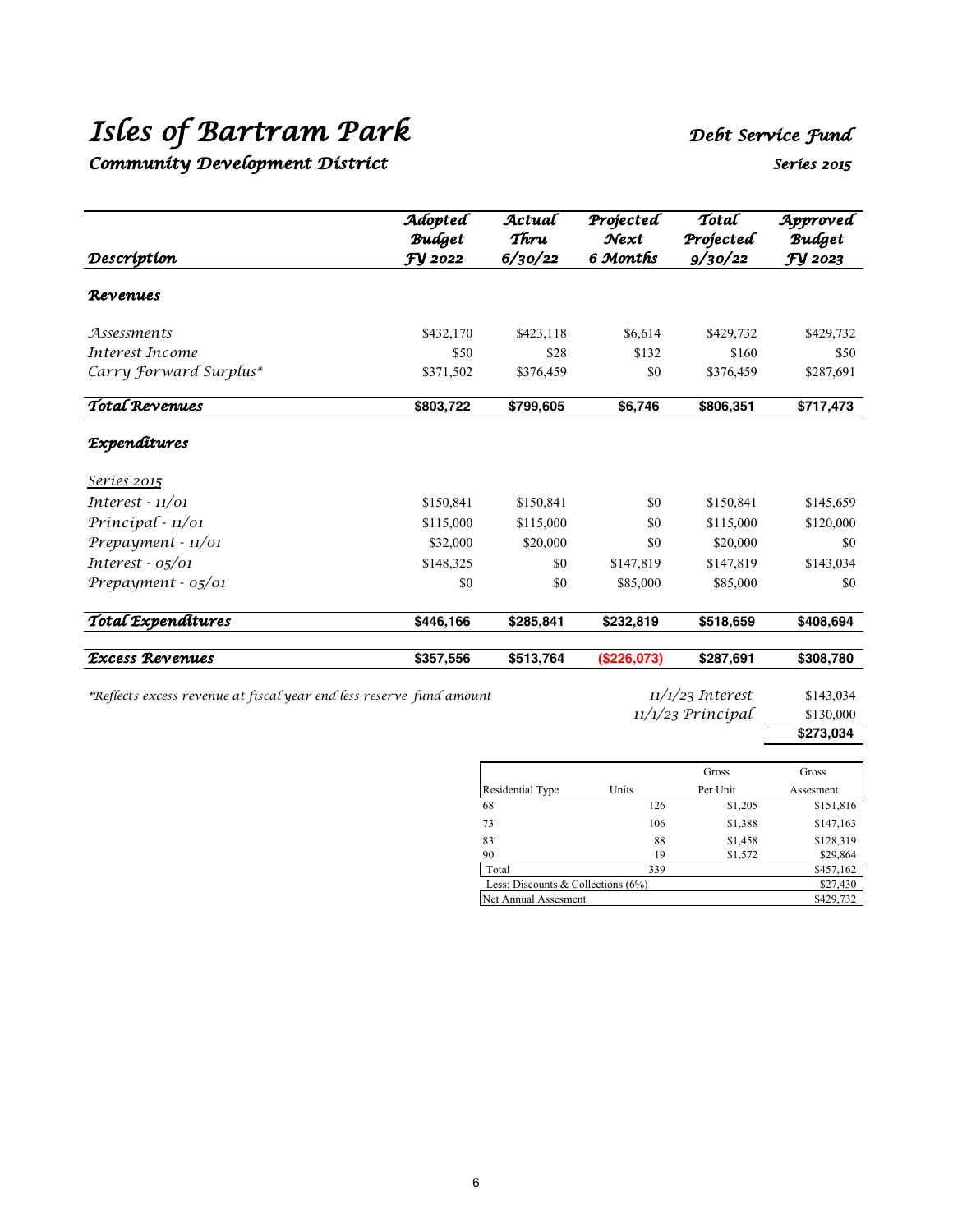Community Development District Series 2015, Special Assessment Bonds

| Date    | <b>Balance</b> | Principal     |    | Interest |    | Annual  |
|---------|----------------|---------------|----|----------|----|---------|
|         |                |               |    |          |    |         |
| 11/1/22 | \$5,810,000    | \$<br>120,000 | \$ | 145,659  | \$ | 265,659 |
| 5/1/23  | \$5,690,000    | \$            | \$ | 143,034  | \$ |         |
| 11/1/23 | \$5,690,000    | \$<br>130,000 | \$ | 143,034  | \$ | 416,069 |
| 5/1/24  | \$5,560,000    | \$            | \$ | 140,191  | \$ |         |
| 11/1/24 | \$5,560,000    | \$<br>135,000 | \$ | 140,191  | \$ | 415,381 |
| 5/1/25  | \$5,425,000    | \$            | \$ | 137,238  | \$ |         |
| 11/1/25 | \$5,425,000    | \$<br>140,000 | \$ | 137,238  | \$ | 414,475 |
| 5/1/26  | \$5,285,000    | \$            | \$ | 134,175  | \$ |         |
| 11/1/26 | \$5,285,000    | \$<br>160,000 | \$ | 134,175  | \$ | 428,350 |
| 5/1/27  | \$5,125,000    | \$            | \$ | 130,175  | \$ |         |
| 11/1/27 | \$5,125,000    | \$<br>165,000 | \$ | 130,175  | \$ | 425,350 |
| 5/1/28  | \$4,960,000    | \$            | \$ | 126,050  | \$ |         |
| 11/1/28 | \$4,960,000    | \$<br>175,000 | \$ | 126,050  | \$ | 427,100 |
| 5/1/29  | \$4,785,000    | \$            | \$ | 121,675  | \$ |         |
| 11/1/29 | \$4,785,000    | \$<br>185,000 | \$ | 121,675  | \$ | 428,350 |
| 5/1/30  | \$4,600,000    | \$            | \$ | 117,050  | \$ |         |
| 11/1/30 | \$4,600,000    | \$<br>195,000 | \$ | 117,050  | \$ | 429,100 |
| 5/1/31  | \$4,405,000    | \$            | \$ | 112,175  | \$ |         |
| 11/1/31 | \$4,405,000    | \$<br>205,000 | \$ | 112,175  | \$ | 429,350 |
| 5/1/32  | \$4,200,000    | \$            | \$ | 107,050  | \$ |         |
| 11/1/32 | \$4,200,000    | \$<br>215,000 | \$ | 107,050  | \$ | 429,100 |
| 5/1/33  | \$3,985,000    | \$            | \$ | 101,675  | \$ |         |
| 11/1/33 | \$3,985,000    | \$<br>225,000 | \$ | 101,675  | \$ | 428,350 |
| 5/1/34  | \$3,760,000    | \$            | \$ | 96,050   | \$ |         |
| 11/1/34 | \$3,760,000    | \$<br>235,000 | \$ | 96,050   | \$ | 427,100 |
| 5/1/35  | \$3,525,000    | \$            | \$ | 90,175   | \$ |         |
| 11/1/35 | \$3,525,000    | \$<br>245,000 | \$ | 90,175   | \$ | 425,350 |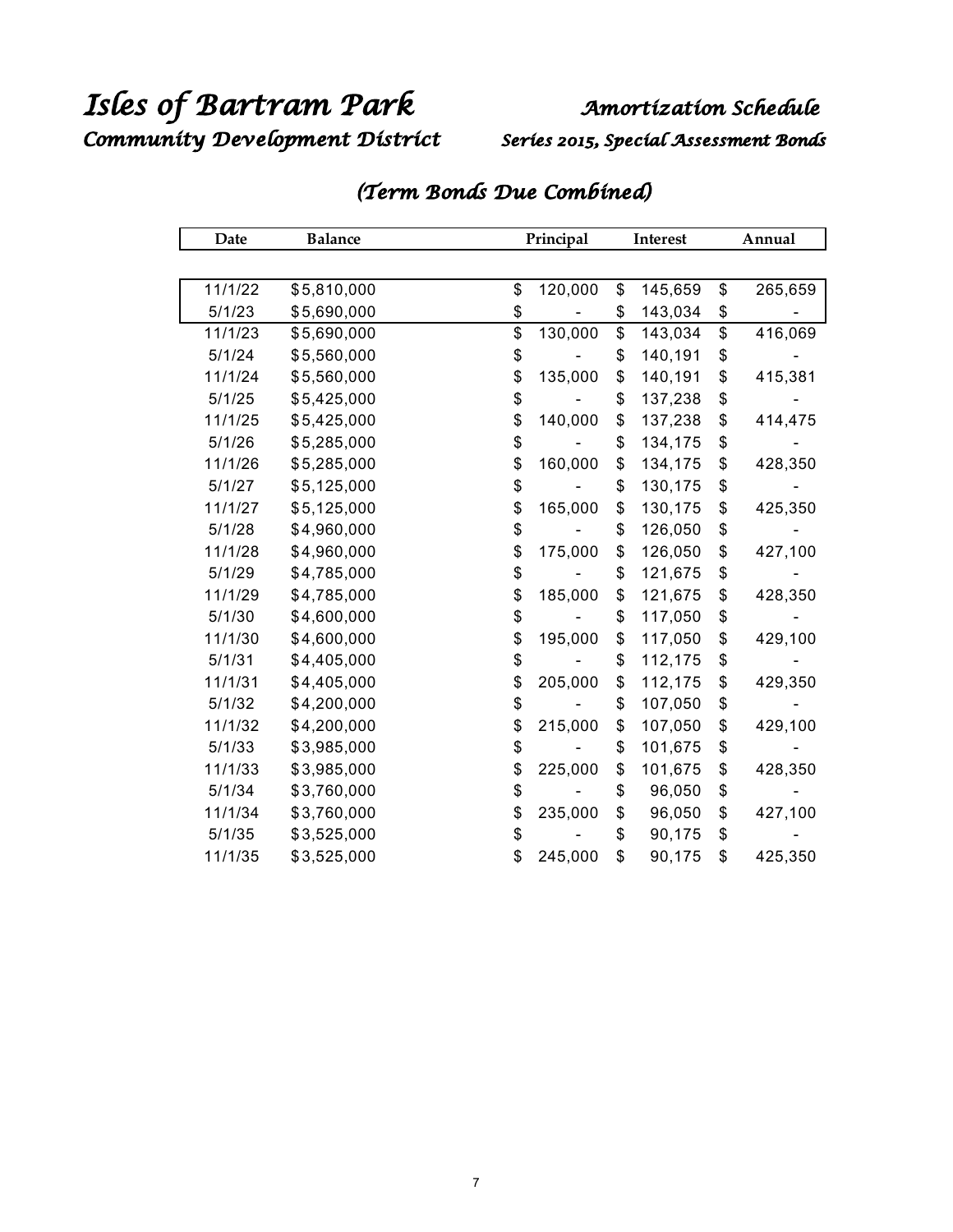Community Development District Series 2015, Special Assessment Bonds

| Date          | <b>Balance</b> | Principal<br>Interest |    | Annual      |    |              |
|---------------|----------------|-----------------------|----|-------------|----|--------------|
|               |                |                       |    |             |    |              |
| 5/1/36        | \$3,280,000    | \$                    | \$ | 84,050      | \$ |              |
| 11/1/36       | \$3,280,000    | \$<br>260,000         | \$ | 84,050      | \$ | 428,100      |
| 5/1/37        | \$3,020,000    | \$                    | \$ | 77,388      | \$ |              |
| 11/1/37       | \$3,020,000    | \$<br>275,000         | \$ | 77,388      | \$ | 429,775      |
| 5/1/38        | \$2,745,000    | \$                    | \$ | 70,341      | \$ |              |
| 11/1/38       | \$2,745,000    | \$<br>285,000         | \$ | 70,341      | \$ | 425,681      |
| 5/1/39        | \$2,460,000    | \$                    | \$ | 63,038      | \$ |              |
| 11/1/39       | \$2,460,000    | \$<br>300,000         | \$ | 63,038      | \$ | 426,075      |
| 5/1/40        | \$2,160,000    | \$                    | \$ | 55,350      | \$ |              |
| 11/1/40       | \$2,160,000    | \$<br>315,000         | \$ | 55,350      | \$ | 425,700      |
| 5/1/41        | \$1,845,000    | \$                    | \$ | 47,278      | \$ |              |
| 11/1/41       | \$1,845,000    | \$<br>335,000         | \$ | 47,278      | \$ | 429,556      |
| 5/1/42        | \$1,510,000    | \$                    | \$ | 38,694      | \$ |              |
| 11/1/42       | \$1,510,000    | \$<br>350,000         | \$ | 38,694      | \$ | 427,388      |
| 5/1/43        | \$1,160,000    | \$                    | \$ | 29,725      | \$ |              |
| 11/1/43       | \$1,160,000    | \$<br>370,000         | \$ | 29,725      | \$ | 429,450      |
| 5/1/44        | \$<br>790,000  | \$                    | \$ | 20,244      | \$ |              |
| 11/1/44       | \$<br>790,000  | \$<br>385,000         | \$ | 20,244      | \$ | 425,488      |
| 5/1/45        | \$<br>405,000  | \$                    | \$ | 10,378      | \$ |              |
| 11/1/45       | \$<br>405,000  | \$<br>405,000         | \$ | 10,378      | \$ | 425,756      |
|               |                |                       |    |             |    |              |
| <b>Totals</b> |                | \$5,810,000           |    | \$4,252,053 |    | \$10,062,053 |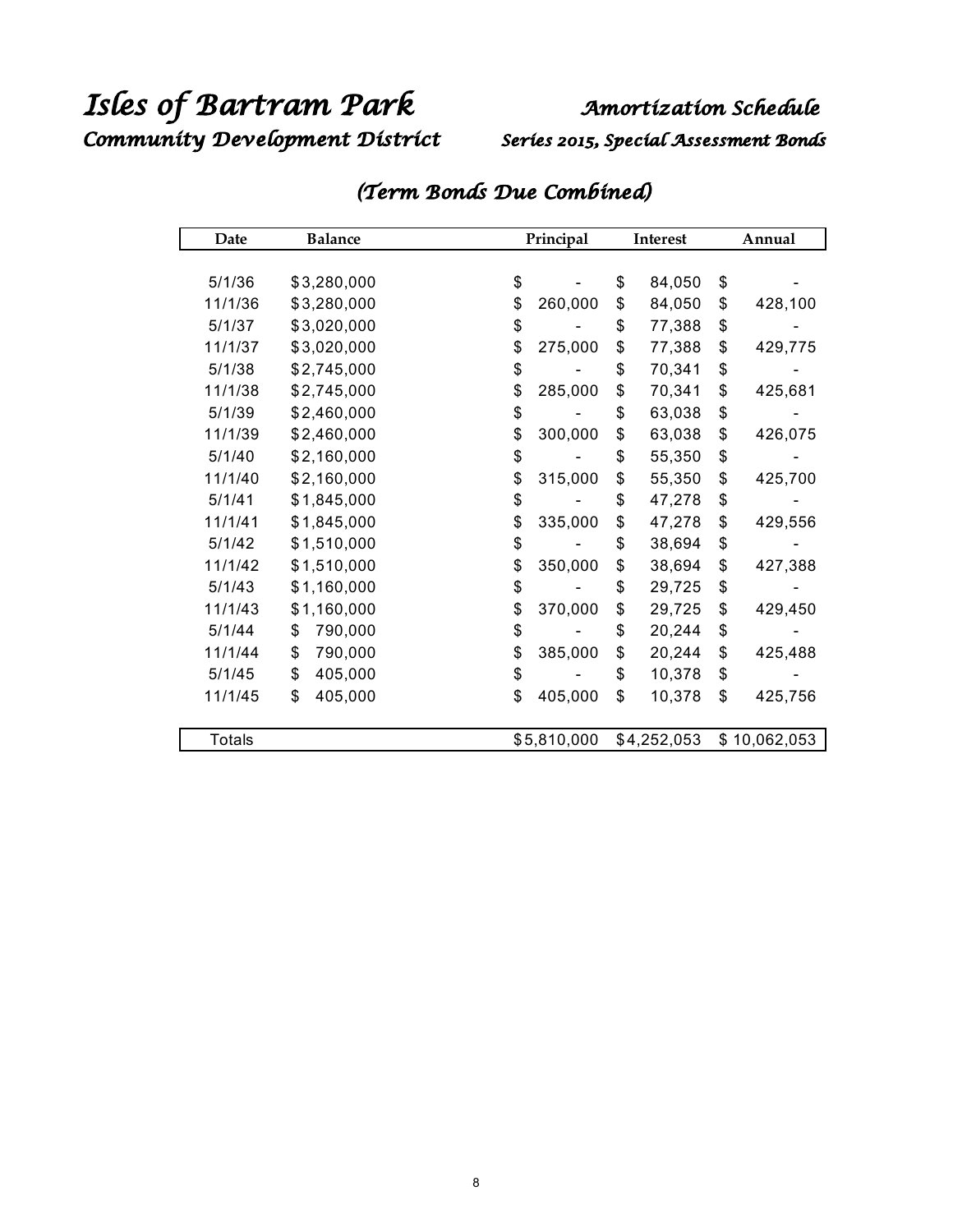# *Isles of Bartram Park Debt Service Fund*

## *Community Development District Series 2017*

|                        | Adopted<br><b>Budget</b> | Actual<br>Thru | Projected<br>$\mathcal{N}$ ext | Total<br>Projected | Approved<br><b>Budget</b> |
|------------------------|--------------------------|----------------|--------------------------------|--------------------|---------------------------|
| Descríptíon            | FY 2022                  | 6/30/22        | 6 Months                       | 9/30/22            | FY 2023                   |
| Revenues               |                          |                |                                |                    |                           |
| Assessments            | \$341,479                | \$336,224      | \$5,256                        | \$341,479          | \$341,479                 |
| Interest Income        | \$35                     | \$19           | \$85                           | \$104              | \$50                      |
| Carry Forward Surplus* | \$238,817                | \$242,090      | \$0                            | \$242,090          | \$232,798                 |
| <b>Total Revenues</b>  | \$580,331                | \$578,332      | \$5,341                        | \$583,673          | \$574,327                 |
| <i>Expenditures</i>    |                          |                |                                |                    |                           |
| <u>Seríes 2017</u>     |                          |                |                                |                    |                           |
| $Interest - 11/01$     | \$118,813                | \$118,813      | \$0                            | \$118,813          | \$116,697                 |
| Principal - 11/01      | \$100,000                | \$100,000      | \$0                            | \$100,000          | \$105,000                 |
| Interest $-05/01$      | \$117,063                | \$0            | \$117,063                      | \$117,063          | \$114,859                 |
| $Prepayment - 05/01$   | \$0                      | \$0            | \$15,000                       | \$15,000           | \$0                       |
| Total Expenditures     | \$335,875                | \$218,813      | \$132,063                      | \$350,875          | \$336,556                 |
| <b>Excess Revenues</b> | \$244,456                | \$359,520      | (\$126,722)                    | \$232,798          | \$237,771                 |

*\*Reflects excess revenue at fiscal year end less reserve fund amount 11/1/23 Interest* \$114,859

*11/1/23 Principal* \$110,000 **\$224,859**

|                                       |       | Gross    | Gross     |  |  |
|---------------------------------------|-------|----------|-----------|--|--|
| Residential Type                      | Units | Per Unit | Assesment |  |  |
| 68'                                   | 79    | \$1,205  | \$95,205  |  |  |
| 73'                                   | 85    | \$1,389  | \$118,055 |  |  |
| 83'                                   | 87    | \$1,458  | \$126,848 |  |  |
| 83'                                   |       | \$1,165  | \$1,165   |  |  |
| 90'                                   | 14    | \$1,572  | \$22,002  |  |  |
| Total                                 | 266   |          | \$363,276 |  |  |
| Less: Discounts & Collections $(6\%)$ |       |          | \$21,797  |  |  |
| Net Annual Assesment                  |       |          | \$341,479 |  |  |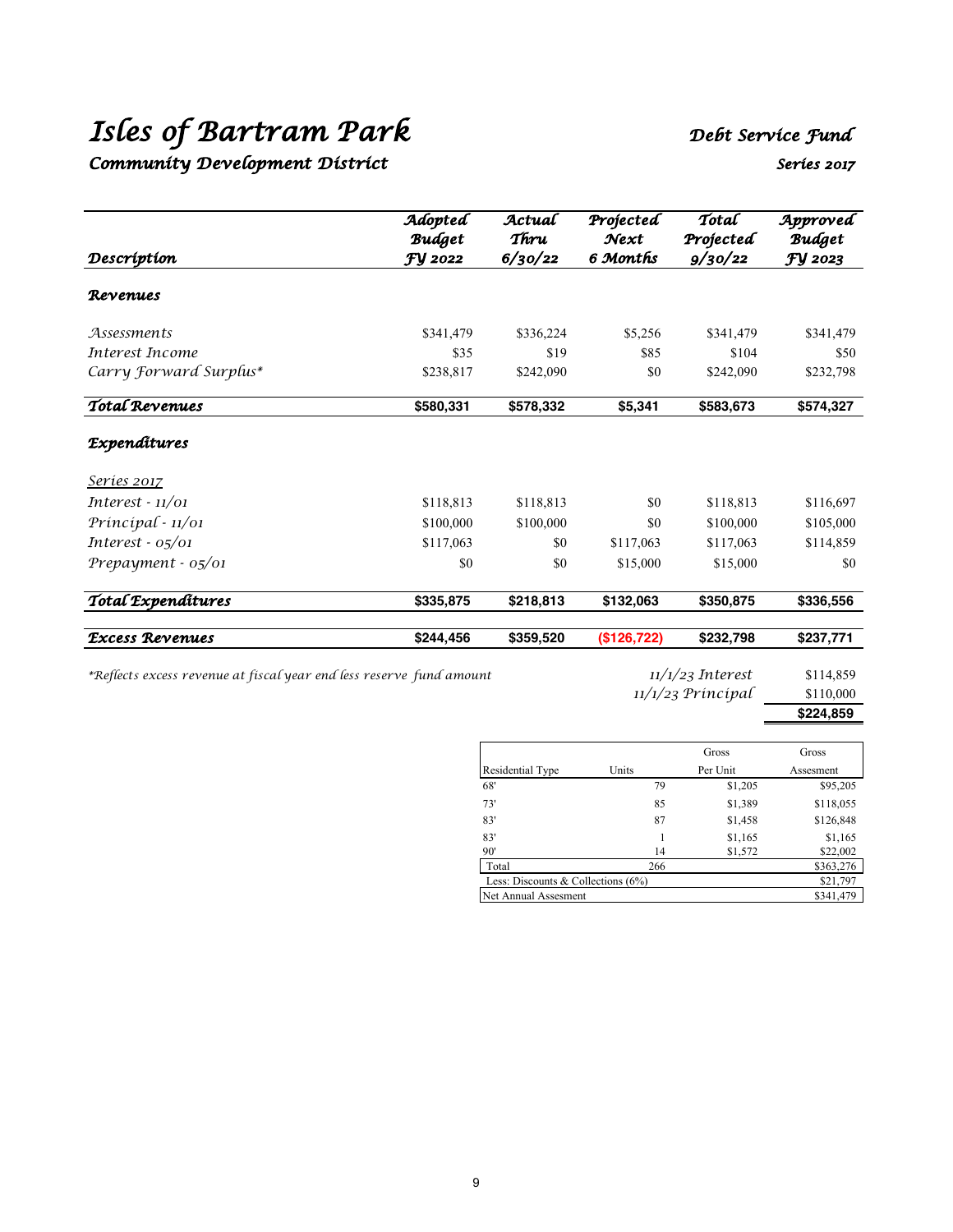*Community Development District Series 2017, Special Assessment Bonds* 

| <b>Date</b> | <b>Balance</b> | Principal     |    | <b>Interest</b> |                           | Annual  |  |
|-------------|----------------|---------------|----|-----------------|---------------------------|---------|--|
|             |                |               |    |                 |                           |         |  |
| 11/1/22     | \$4,835,000    | \$<br>105,000 | \$ | 116,697         | \$                        | 221,697 |  |
| 5/1/23      | \$4,835,000    |               | \$ | 114,859         | \$                        |         |  |
| 11/1/23     | \$4,835,000    | \$<br>110,000 | \$ | 114,859         | $\overline{\mathfrak{s}}$ | 339,719 |  |
| 5/1/24      | \$4,725,000    |               | \$ | 112,659         | \$                        |         |  |
| 11/1/24     | \$4,725,000    | \$<br>115,000 | \$ | 112,659         | \$                        | 340,319 |  |
| 5/1/25      | \$4,610,000    |               | \$ | 110,359         | \$                        |         |  |
| 11/1/25     | \$4,610,000    | \$<br>120,000 | \$ | 110,359         | \$                        | 340,719 |  |
| 5/1/26      | \$4,490,000    |               | \$ | 107,959         | \$                        |         |  |
| 11/1/26     | \$4,490,000    | \$<br>120,000 | \$ | 107,959         | \$                        | 335,919 |  |
| 5/1/27      | \$4,370,000    |               | \$ | 105,559         | \$                        |         |  |
| 11/1/27     | \$4,370,000    | \$<br>125,000 | \$ | 105,559         | \$                        | 336,119 |  |
| 5/1/28      | \$4,245,000    |               | \$ | 103,059         | \$                        |         |  |
| 11/1/28     | \$4,245,000    | \$<br>130,000 | \$ | 103,059         | \$                        | 336,119 |  |
| 5/1/29      | \$4,115,000    |               | \$ | 100,053         | \$                        |         |  |
| 11/1/29     | \$4,115,000    | \$<br>140,000 | \$ | 100,053         | \$                        | 340,106 |  |
| 5/1/30      | \$3,975,000    |               | \$ | 96,816          | \$                        |         |  |
| 11/1/30     | \$3,975,000    | \$<br>145,000 | \$ | 96,816          | \$                        | 338,631 |  |
| 5/1/31      | \$3,830,000    |               | \$ | 93,463          | \$                        |         |  |
| 11/1/31     | \$3,830,000    | \$<br>150,000 | \$ | 93,463          | \$                        | 336,925 |  |
| 5/1/32      | \$3,680,000    |               | \$ | 89,994          | \$                        |         |  |
| 11/1/32     | \$3,680,000    | \$<br>160,000 | \$ | 89,994          | \$                        | 339,988 |  |
| 5/1/33      | \$3,520,000    |               | \$ | 86,294          | \$                        |         |  |
| 11/1/33     | \$3,520,000    | \$<br>165,000 | \$ | 86,294          | \$                        | 337,588 |  |
| 5/1/34      | \$3,355,000    |               | \$ | 82,478          | \$                        |         |  |
| 11/1/34     | \$3,355,000    | \$<br>175,000 | \$ | 82,478          | \$                        | 339,956 |  |
| 5/1/35      | \$3,180,000    |               | \$ | 78,431          | \$                        |         |  |
| 11/1/35     | \$3,180,000    | \$<br>180,000 | \$ | 78,431          | \$                        | 336,863 |  |